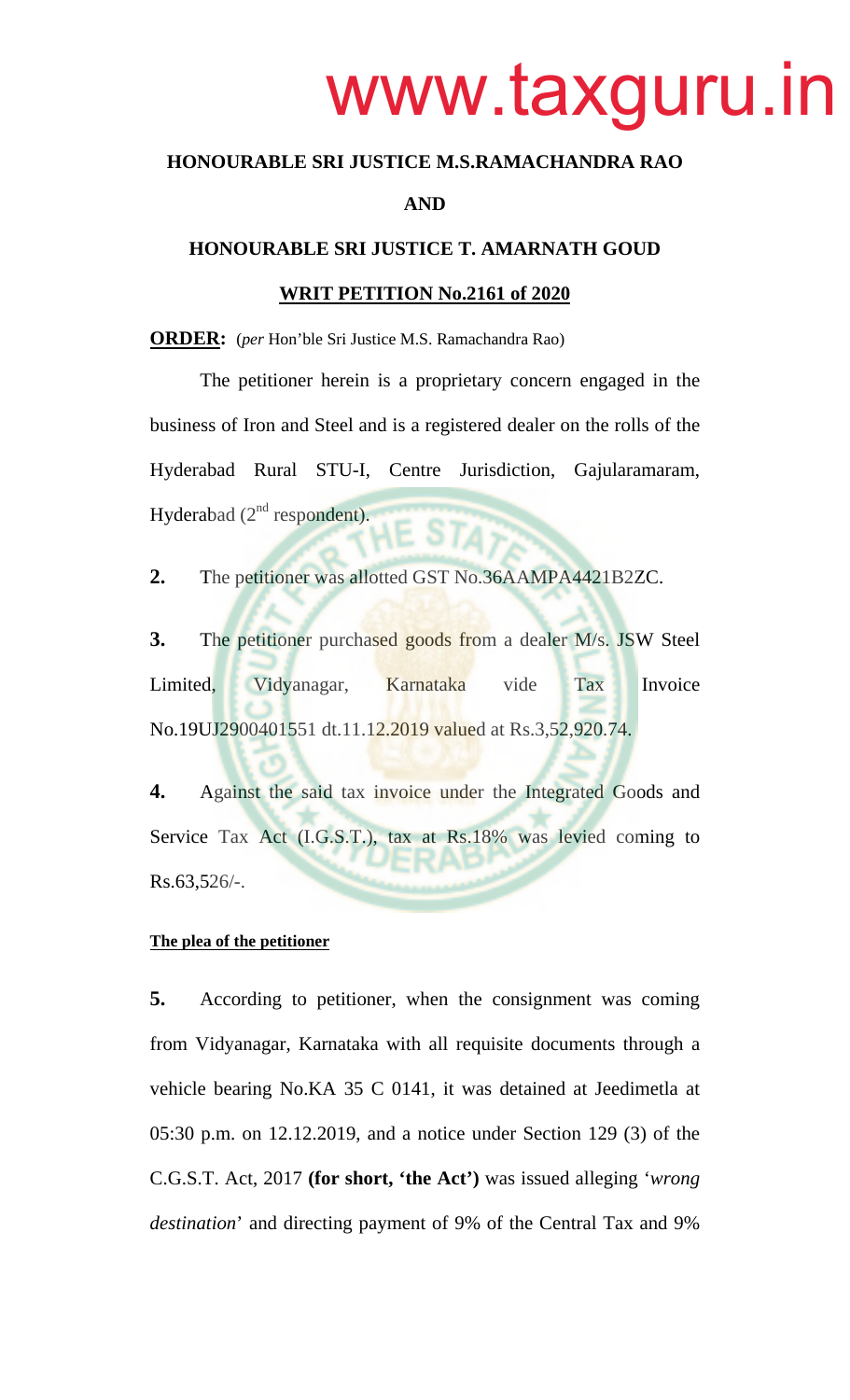of State Tax and penalty equal to tax estimating the purchase value of Rs.11,14,579/- as against the actual tax invoice value of Rs.4,16,447/-.

**6.** It is contended by the petitioner that since at that time the proprietor of the petitioner could not contest it on account of there being a marriage in his house on 12.12.2019 at Hyderabad, and since the driver of the vehicle was pressurizing for release of the vehicle, he was forced to pay the amount mentioned in the notice dt.12.12.2019 issued by the  $1<sup>st</sup>$  respondent.

**7.** The petitioner further contended that the said collection of tax and penalty by the respondents is through coercion and threat in spite of the fact that the consignment was covered by all the requisite documents. It is alleged that when the goods were in transit in an inter-State sale, the respondents cannot detain the same and demand and collect the tax in the manner they have done which is arbitrary and without jurisdiction.

**8.** It is also contended that the 1<sup>st</sup> respondent had no authorization as contemplated under Section 67 of the Act read with Section 68 thereof and the collection of taxes under both the Central and State Acts towards G.S.T. is arbitrary and highhanded; that at best the  $1<sup>st</sup>$ respondent can collect from the dealer a security equivalent to the amount payable under Clauses (a) or (b) in the manner prescribed in Section 129(1) of the Act; and that the reason '*wrong destination*' given by the respondents is not a good and sufficient reason for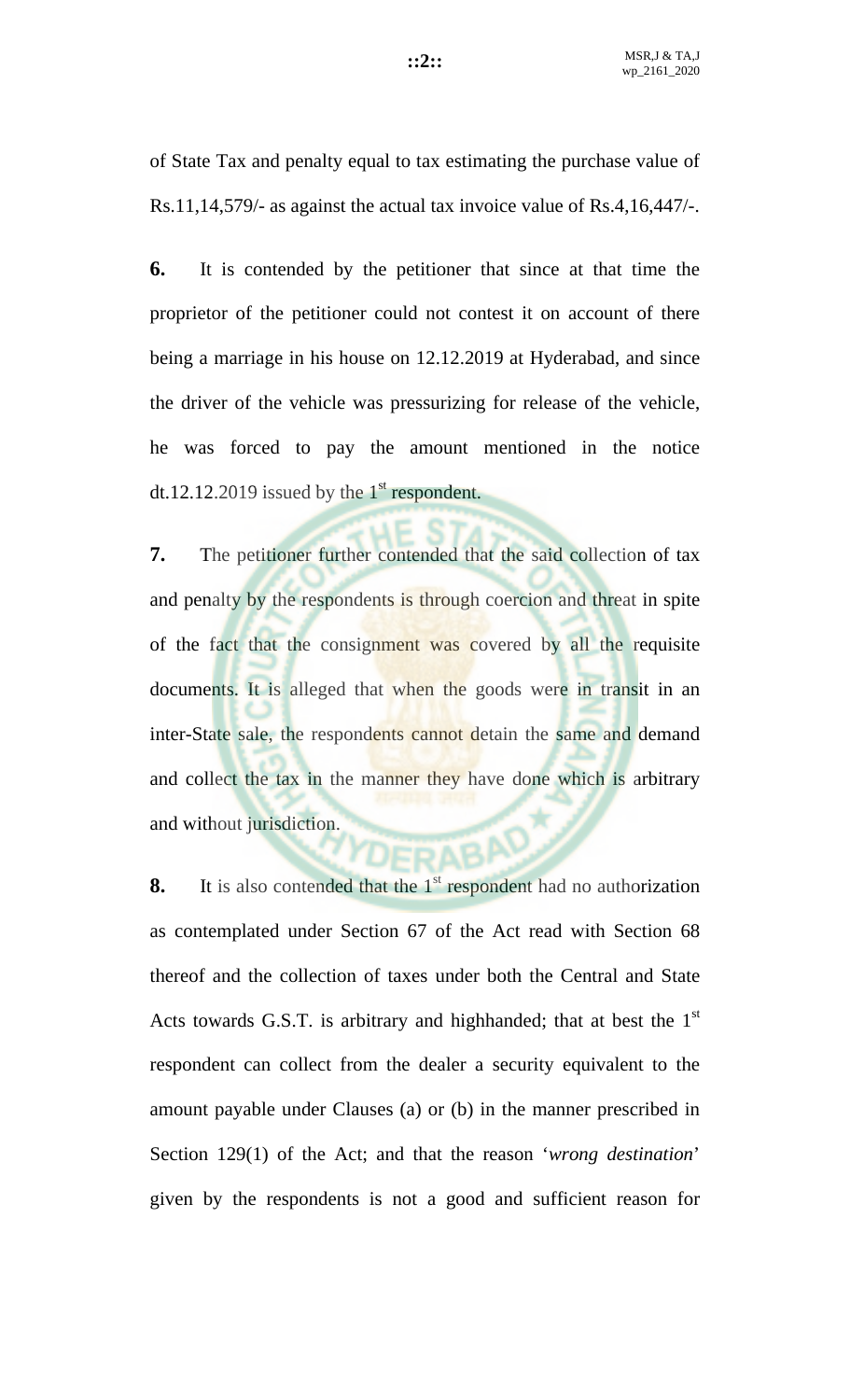levying and collecting tax and penalty from the petitioner and the detention of the goods and the vehicle as well as collection of tax and penalty, is contrary to the provisions of G.S.T. Act, 2017.

**9.** It is also contended that penalty cannot be levied unless there is willfulness and contumacious conduct of the dealer, and therefore, the petitioner should be granted a refund of the amount of Rs.4,16,447/ levied and collected under both the Central Tax Act and the State Tax Act, 2017.

# The stand of the 1<sup>st</sup> respondent

**10.** Counter-affidavit was filed by 1<sup>st</sup> respondent contending that there was no pressure on the dealer to pay the tax and penalty; moreover a show-cause notice in Form MOV-07 was given and opportunity to file objections was also given; and there was, therefore, compliance with principles of natural justice.

**11.** Quoting the terms of the invoice, it was contended how the total value of the goods in the vehicle transporting them from Karnataka to Hyderabad was arrived at; that even if the goods are coming from Karnataka there is a possibility that the goods were to be sold to third-party as a local sale or not intended to be delivered at the correct place indicated in the documents being carried in the conveyance / vehicle.

**12.** It is further contended that if the goods were to be delivered at Balanagar according to the invoice, the vehicle cannot be at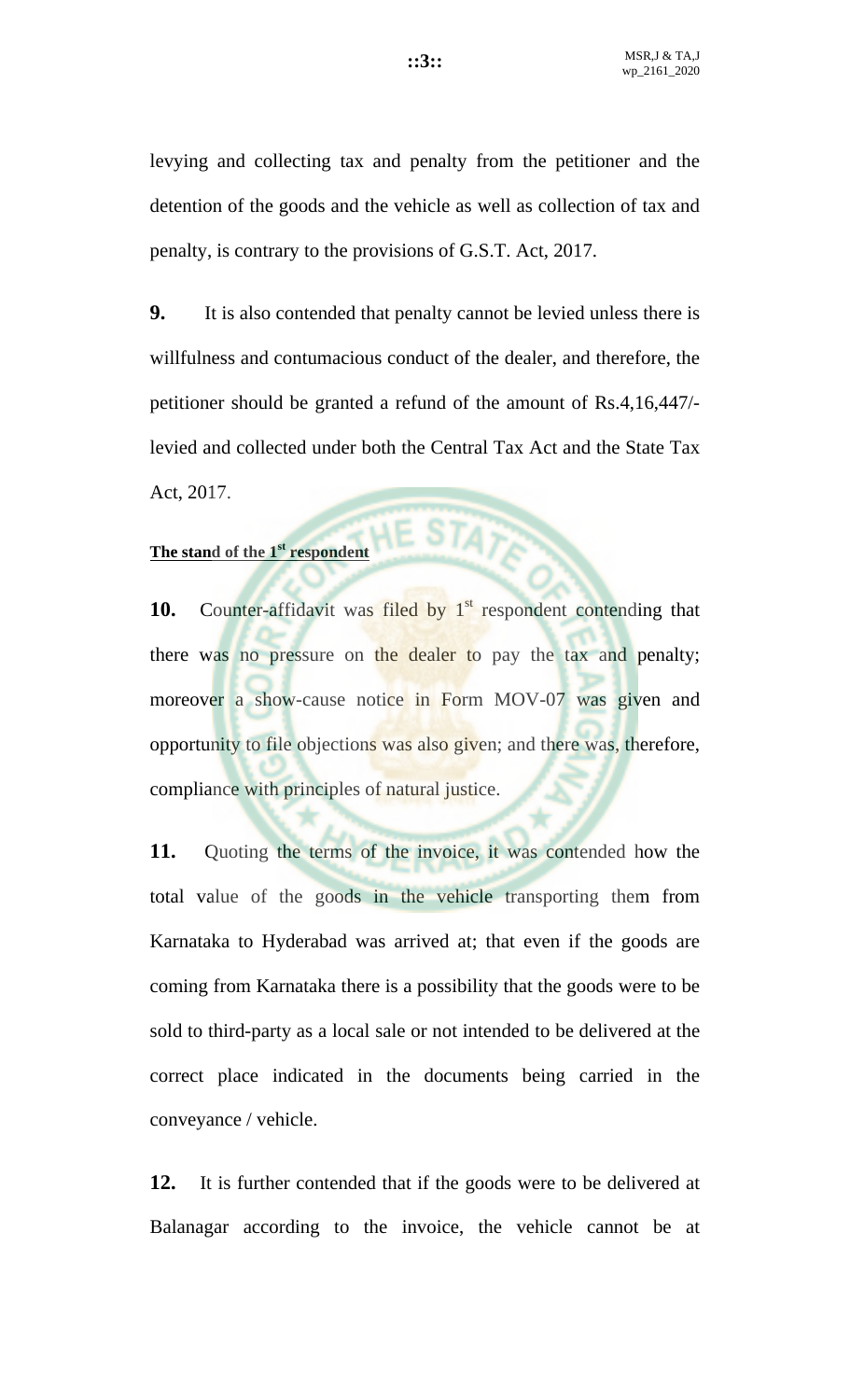Jeedimetla since Balanagar comes first and Jeedimetla later, and no reasonable person would cross over Balanagar and then turn over to go back to the place of destination. It is also stated that there is a road from Jeedimetla to Balanagar which can be used to turn back to Balanagar. But, if the said road is blocked due to strikes or repairs or if there are rallies only that can be done, and there is no reason assigned to take the longer route avoiding the normal route.

**13.** It was further contended that no objection was raised regarding the notice to pay tax and penalty, and the amount was also paid without any protest.

14. It is alleged that under the guise of inter-State sale or supply, the petitioner tried to sell the goods in the local market evading levies both under the CGST and SGST. It is stated that the 1<sup>st</sup> respondent had authorisedly issued the impugned notice on 11.12.2019 to detain the goods.

**15.** It was also stated that the 1<sup>st</sup> respondent had valid authorization to detain the vehicle with the goods.

## **The Consideration by the Court**

**16.** We have noted the contentions of both sides.

**17.** Admittedly, it was mentioned in the order of detention of the vehicle and the consignment carried thereon from Karnataka to Hyderabad issued under Section 129(1) of the CGST Act, 2017 that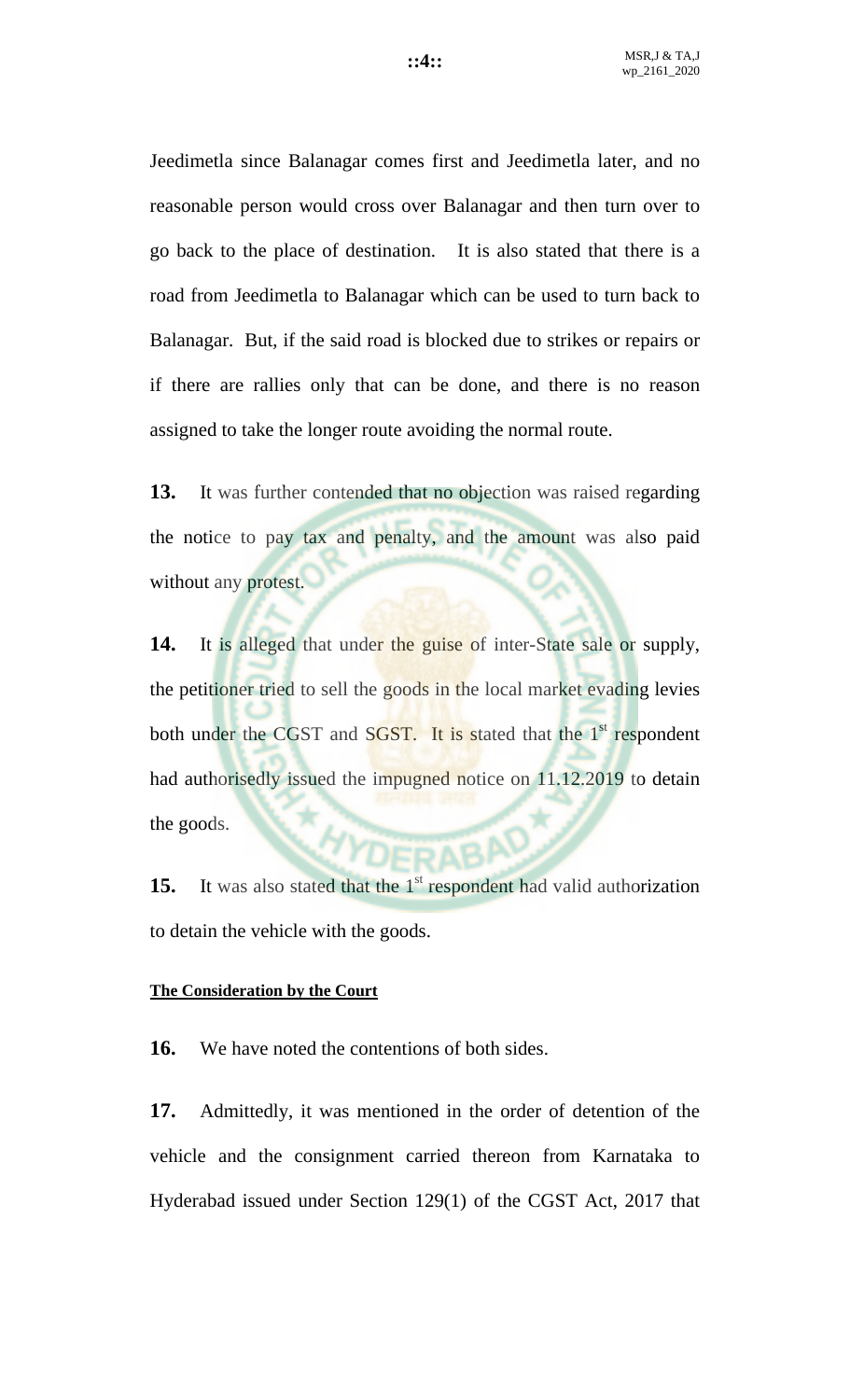the reason for such detention is '*wrong destination'.* Under the Act, this is not a ground to detain the vehicle carrying the goods or levy tax or penalty.

**18.** Though it is stated that tax and penalty were levied and collected because it was presumed that at Jeedimetla, there was *possibility* of a local sale, a mere possibility cannot clothe the 1<sup>st</sup> respondent to take the impugned action. There is no material placed on record by the  $1<sup>st</sup>$  respondent to show that any attempt was made by the petitioner to deliver the goods at a different place and sell in the local market evading CGST and SGST, because it was found at Jeedimetla. It is not as if the detention was affected by the 1<sup>st</sup> respondent after noticing any such attempt to sell the goods in the local market by the petitioner.

**19.** When the vehicle is being driven from Karnataka by a local driver of Karnataka it is perfectly possible for the driver to lose his way on account of being unfamiliar with the roads in the city of Hyderabad and bypassing Balanagar and going to Jeedimetla. Or else he may have entered the City by a Ring Road from the direction of Jeedimetla to go towards Balangar, his destination.

**20.** So the fact that the vehicle was found at Jeedimetla does not automatically lead to any presumption that there was an intention on the part of the petitioner to sell the goods at the local market evading the CGST and SGST.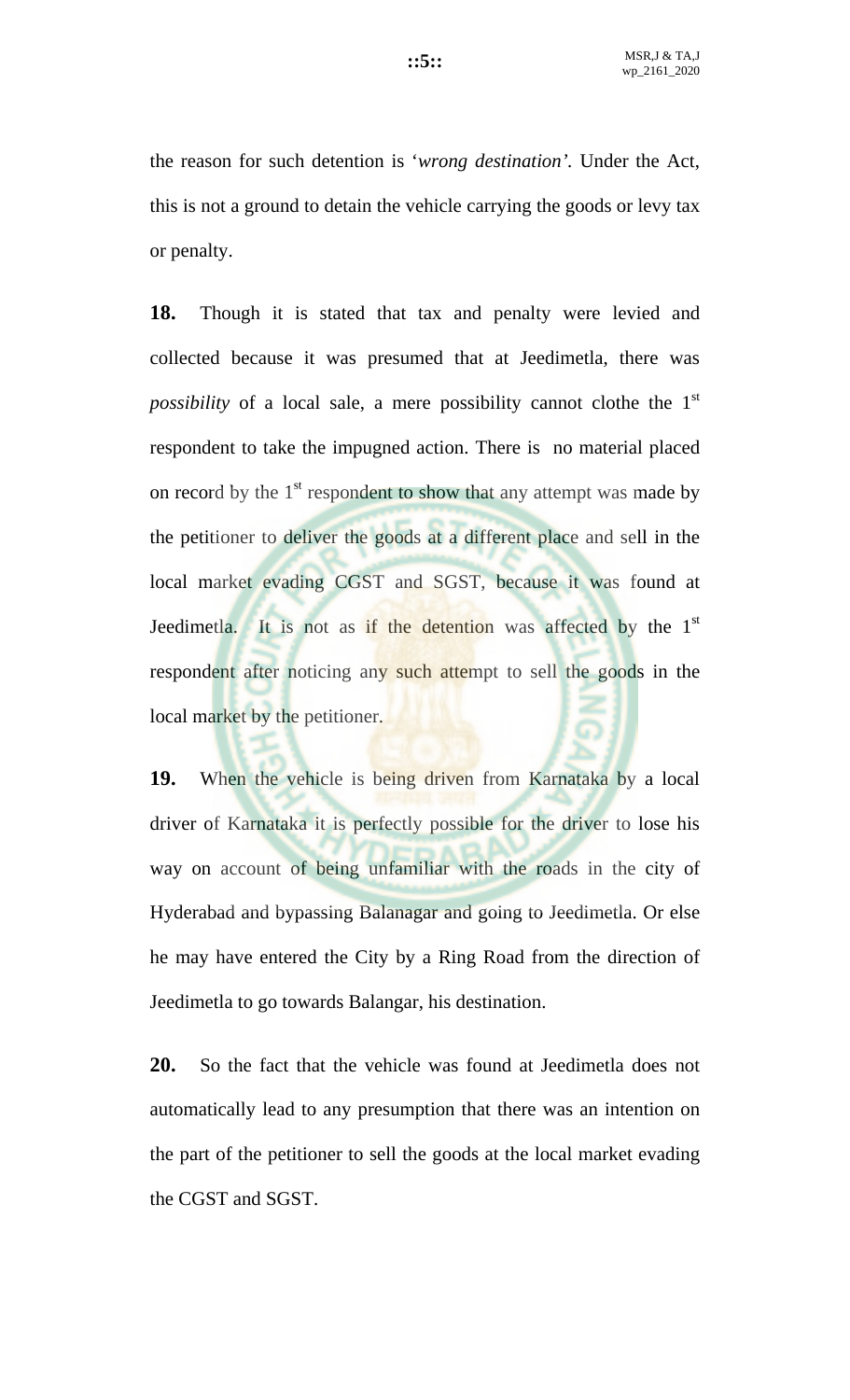**21.** The invoice in the custody of the driver of the vehicle indicated that IGST @ 18% was already collected and the goods were coming from Karnataka to Balanagar in Hyderabad. When the IGST was already paid, the goods cannot be treated as having escaped tax and fresh tax and penalty cannot be imposed on petitioner.

**22.** We therefore hold that there was no warrant to detain the vehicle along with goods, demand payment of Rs.4,16,447/- as tax and penalty under the CGST and SGST Act, 2017.

**23.** Since petitioner could not contest it owing to the wedding ceremony in his family at that point of time in order to be able to secure the release of the vehicle carrying the goods at the instance of the driver of the vehicle, such payment has to be presumed as one made due to economic duress and the petitioner cannot be blamed for paying the same without protest, when he had no choice but to pay it.

**24.** In our considered opinion, there were no good and sufficient reasons for detention by the  $1<sup>st</sup>$  respondent of the vehicle and the goods which it was carrying when the transaction causing movement of the goods was inter-State in nature and the provisions of the SGST were not shown to have been violated. Also, there is no warrant to levy any penalty since it cannot be said that there is any willfulness in the conduct of the dealer.

**25.** It is settled law that no tax shall be levied or collected except by authority of Law as per Article 226 of the Constitution of India.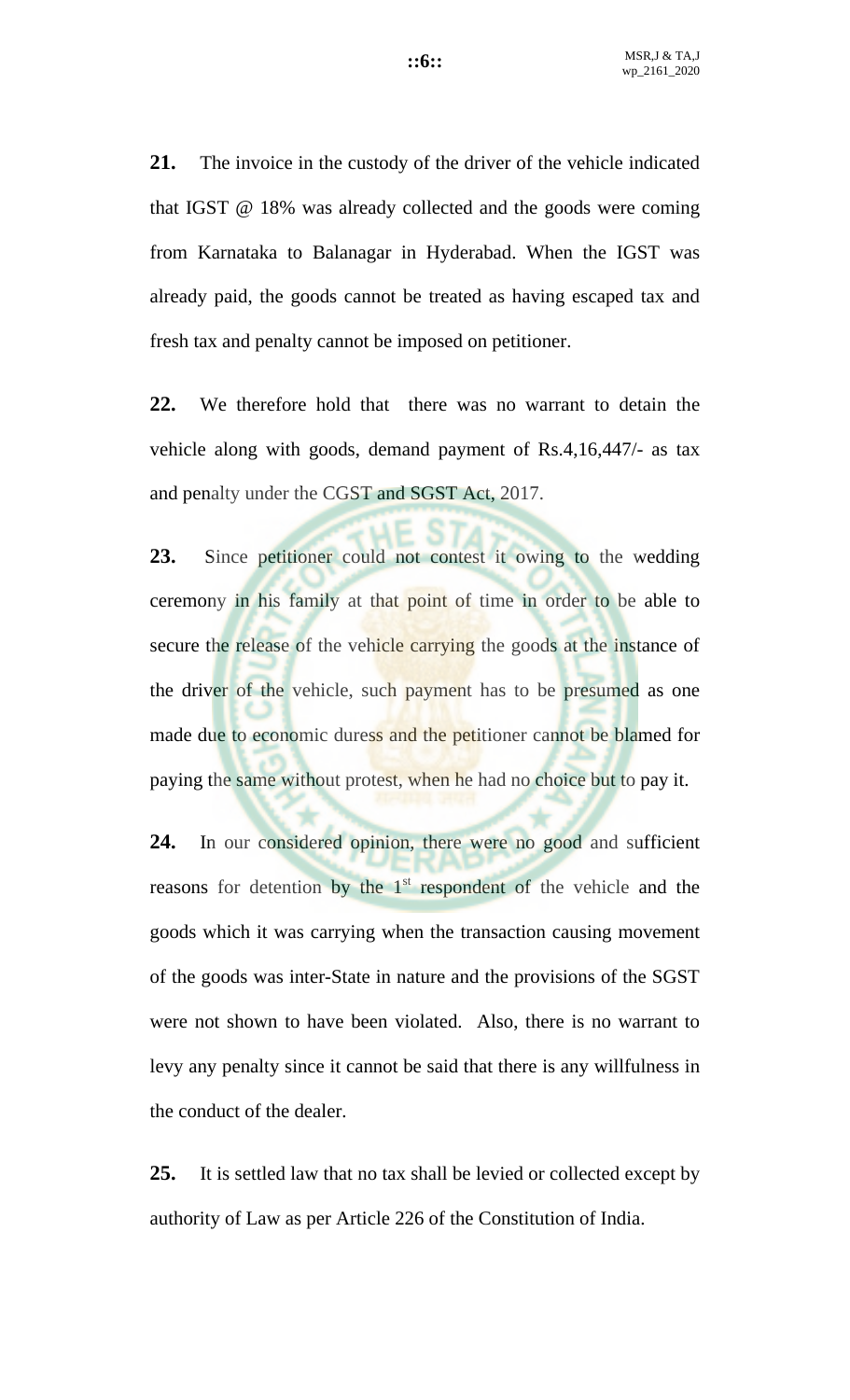**26.** In **Dabur India Ltd. vs. State of Uttar Pradesh<sup>1</sup>** , the Supreme Court observed that a litigant cannot be coerced by the Government to make payment of duties which the litigant is contending not to be leviable. The Supreme Court held that though the State is entitled to enforce payment and to take all legal steps, it cannot be permitted to play dirty games with the citizens to coerce them in making payments when the citizens were not obliged to make them. It also observed that if any money is due to the Government it should not take extralegal steps to recover it. **HE STAY** 

**27.** Therefore, in our considered opinion, the impugned action of the respondents in collecting the amount of Rs.4,16,447/- from the petitioner towards tax and penalty under the CGST and SGST Act, 2017 under threat of detention of the vehicle carrying the said goods for an absurd reason ('wrong destination') when the vehicle in question carried all the proper documents evidencing that it was an inter-State sale transaction is clearly arbitrary, violative of Articles 14, 265 and 300-A of the Constitution of India.

**28.** The 1<sup>st</sup> respondent is directed to refund the same with interest at the rate of 6% per annum from 13.12.2019 till the date of payment within a period of three (03) weeks from the date of receipt of copy of the order.

29. The 3<sup>rd</sup> respondent shall also consider initiating disciplinary action against  $1<sup>st</sup>$  respondent for the above conduct of  $1<sup>st</sup>$  respondent.

 $\overline{a}$ 

 $1$  (1990) 4 S.C.C. Pg.113